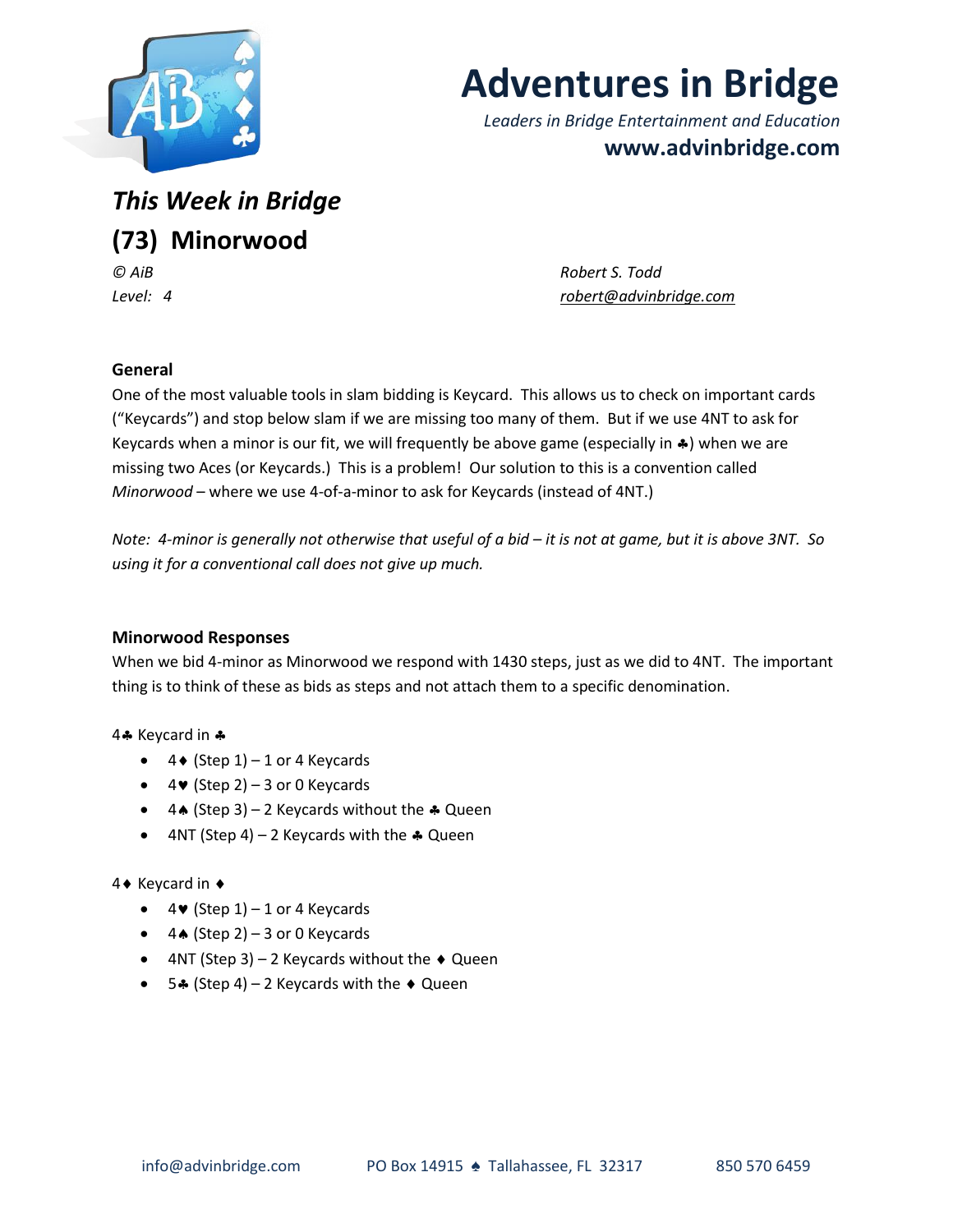

## **Queen Ask**

If our answer is (1 or 4) or (3 or 0), then the Queen of trump is still an unknown card. To find out about this important card by asking partner about it, we do just as we would over a traditional 4NT Keycard auction – we make the cheapest available forcing bid, usually the next step up, to ask partner about the Queen.

#### *Example Queen Ask Auctions*

| 4÷               | $4\bullet$     |                                                                                      |
|------------------|----------------|--------------------------------------------------------------------------------------|
| 4♥               |                |                                                                                      |
|                  |                |                                                                                      |
| 4÷               | 4              |                                                                                      |
| $4 \spadesuit$   |                |                                                                                      |
|                  |                |                                                                                      |
| $4\blacklozenge$ | 4              |                                                                                      |
| $4 \spadesuit$   |                |                                                                                      |
|                  |                |                                                                                      |
| $4\blacklozenge$ | 4 <sub>•</sub> |                                                                                      |
| 5*               |                | 4NT is not an available as an asking bid because 4NT is always to play in minorwood. |
|                  |                |                                                                                      |

Partner answers just as they would in normal Keycard (after a 4NT Keycard Ask) –

- If partner does not have the Queen, they rebid 5m.
- If partner does have the Queen, then they start showing their specific Kings up the line, and the auction continues just as it would in a 4NT 1430 Keycard auction.

#### **King Ask**

Once we have our answer to the number of Keycards, we will either signoff in game (5m or 4NT), bid slam (6m or 6NT), or ask for Kings if we are interested in more information (usually looking for a grand slam.) Though we used 4m to ask for keycards, we cannot use 5m to ask for Kings because we will frequently want to play there in 5m. Instead, we will use 5m +1 to ask for Kings:

- If we Keycard in  $\clubsuit$ , then  $5\clubsuit +1 = 5\spadesuit$  is our King Ask.
- If we Keycard in  $\bullet$ , then  $5\bullet +1= 5\bullet$  is our King Ask.

These bids ask partner to start bidding their specific Kings up the line and the auction continues as expected.

*Note: In all of these auctions 4NT is not an asking bid. It is frequently where we want to play – thus, it is natural and will end the auction.*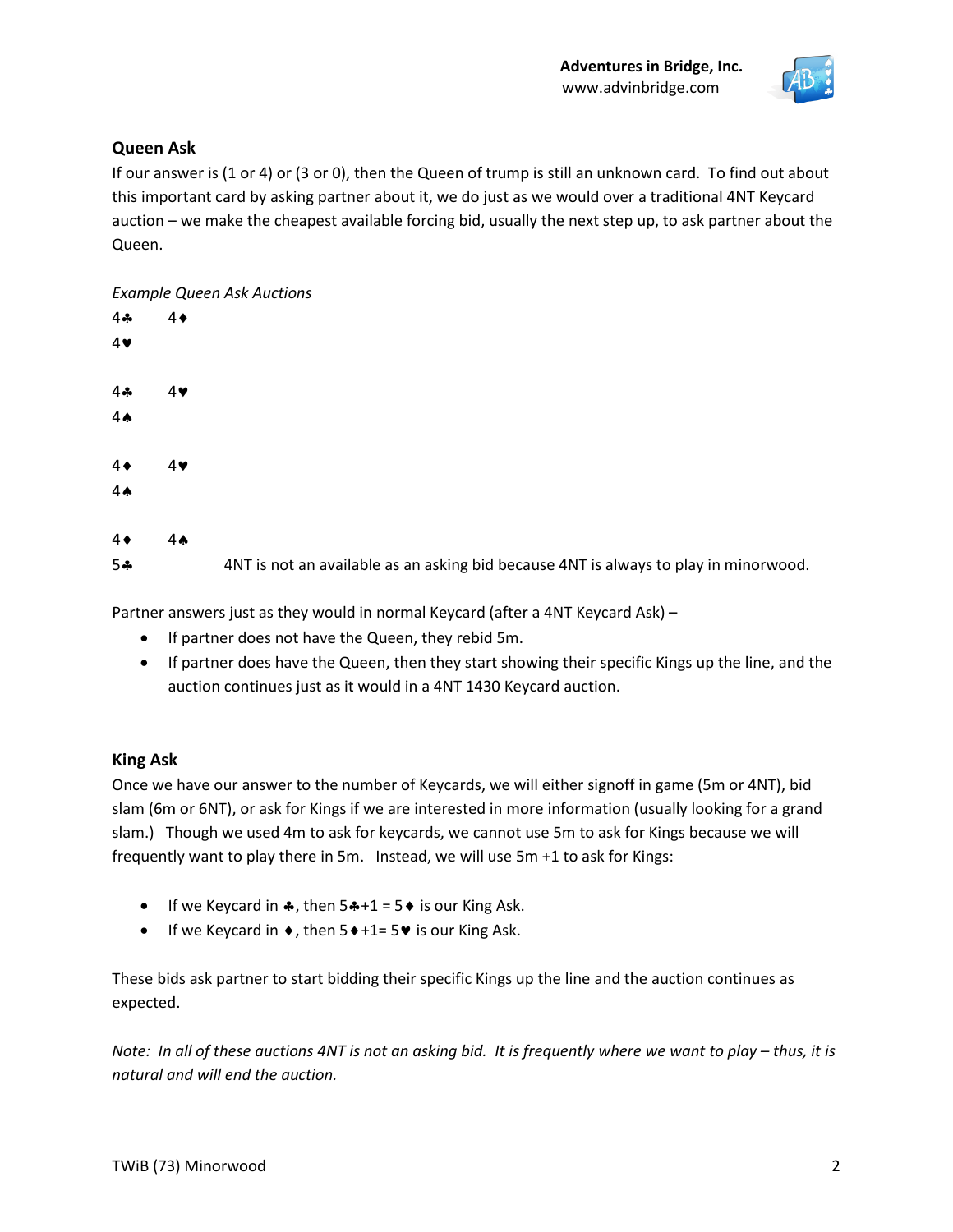

## **When is 4m Minorwood?**

Now for the hard part of Minorwood! Since we are going to use 4m as a slam try convention (Keycard) then it is important that partner knows what is going on, is on the same page as we are, and most importantly, does not pass. We need to have good rules for when 4m is Minorwood and when 4m is natural – these are important situations to discuss and re-discuss with partner.

If there is any question about what is going on or any ambiguity, then 4m is forcing and we should usually treat it as Minorwood. But if we are not sure we can just raise to 5m. The key is that we do not pass. If you pass, you'd better be right!

#### **Rules for when 4m is Minorwood**

- We are in a game forcing auction:
	- o We have not found a Major suit fit and
	- o We have found a minor suit fit;
		- Even if raising to 4m shows that fit for the first time.
		- Even if this is an implied fit.
- When we are not in a game forcing auction:
	- o Jumps that are clearly not weak are Minorwood. (Careful!)
	- o Raising an invite is Minorwood because we do not re-invite an invite.

#### **4m is not Minorwood**

- In non-forcing competitive auctions.
- When we have an 8+ card Major suit fit.

#### *Minorwood Example Auctions*

*Note: For these examples we are going to assume that we play Inverted Minors.*

| $1 -$          | $2 + *$         |                                                                                                    |
|----------------|-----------------|----------------------------------------------------------------------------------------------------|
| 4♣             |                 | <b>Easy Minorwood Auction</b>                                                                      |
| $1 -$          | $2 + *$         |                                                                                                    |
| 2NT            | $4 -$           | 4. is Minorwood not Gerber if $\clubsuit$ have been bid naturally.                                 |
|                |                 | Minorwood overrules Gerber if either player has previously bid $\clubsuit$ naturally.              |
| $1 -$          | $2 + *$         |                                                                                                    |
| $3 +$          | $4$ $\clubsuit$ | 3. Was NF. We would pass 3. with a minimum. So bidding again is a GF and thus, 4.<br>is Minorwood. |
| $1 \spadesuit$ | $2\bullet$      |                                                                                                    |
| $3\bullet$     | 3A              |                                                                                                    |
| 4♦             |                 | This 4 $\bullet$ bid is NOT Minorwood since we have a $\bullet$ fit. 4 $\bullet$ is a cuebid.      |
|                |                 |                                                                                                    |